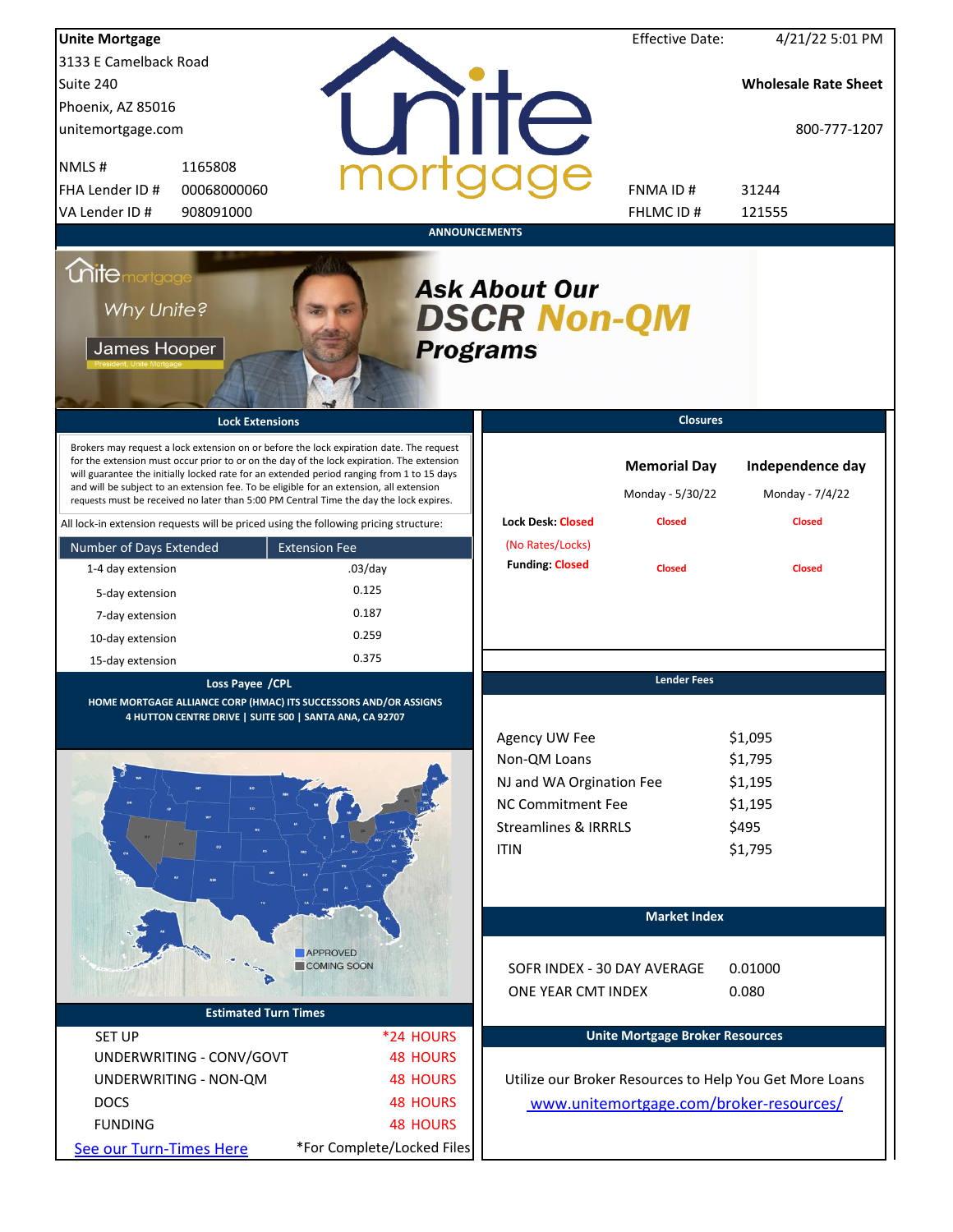

#### **Rates are subject to change without prior notice Not for Public View • For Professional Use Only**

**Lock Desk** [locks@unitemtg](mailto:locks@unitemtg.com).com File Update: 21-Apr-2022 1:42 PM

#### Effective Date: 21-Apr-2022 Lock Hours: 9:00 A.M. - 3:00 P.M. PST Price Change Effective: 9:00 AM PST

**INVESTOR PRIME**

|             | <b>30 DAY PRICING</b> |                 |
|-------------|-----------------------|-----------------|
| <b>RATE</b> | <b>5/6 ARM</b>        | <b>30YR FIX</b> |
| 8.625       | 103.0000              | 102.7500        |
| 8.500       | 1028750               | 102 6250        |
| 8.375       | 102.7500              | 102.5000        |
| 8.250       | 102.6250              | 102.3750        |
| 8.125       | 102 5000              | 1022500         |
| 8.000       | 102.3750              | 102.1250        |
| 7.875       | 102.2500              | 102.0000        |
| 7.750       | 102.1250              | 101.8750        |
| 7.625       | 102.0000              | 101.7500        |
| 7.500       | 101.8750              | 101.6250        |
| 7.375       | 101.7500              | 101.5000        |
| 7.250       | 101.6250              | 101.3750        |
| 7.125       | 101.5000              | 101.2500        |
| 7.000       | 101.3750              | 101.1250        |
| 6.875       | 101.1250              | 100.8750        |
| 6.750       | 100.8750              | 100.6250        |
| 6.625       | 100 6250              | 100.3750        |
| 6.500       | 100 3750              | 100.1250        |
| 6.375       | 100 0000              | 99.7500         |
| 6.250       | 996250                | 99 3750         |
| 6.125       | 99.1250               | 98.8750         |
| 6.000       | 986250                | 98 3750         |

| <b>MAX PRICING (Lower of Price or Premium)</b> |          |  |  |  |  |
|------------------------------------------------|----------|--|--|--|--|
| No Prepay - Hard<br>98 7500                    |          |  |  |  |  |
| 1yr Prepay - Hard                              | 99 8750  |  |  |  |  |
| 2yr Prepay - Hard                              | 100 1250 |  |  |  |  |
| 3yr Prepay - Hard                              | 100 3750 |  |  |  |  |
| 4yr Prepay - Hard                              | 100 6250 |  |  |  |  |
| 5yr Prepay - Hard                              | 100.8750 |  |  |  |  |
|                                                |          |  |  |  |  |
| <b>ARM MARGIN</b>                              |          |  |  |  |  |
| 5.000                                          | SOFR     |  |  |  |  |
|                                                |          |  |  |  |  |
| <b>LOCK FEES</b>                               |          |  |  |  |  |

| Relock Fee:             | 250     |
|-------------------------|---------|
| Extension Fee Per Diem: | 030     |
| <b>Extension Max:</b>   | 15 Days |
|                         |         |

|                   | <b>30 DAY PRICING</b>                  |          |  |                                                           | <b>PRICING ADJUSTMENTS</b>             |                                  |                    |                    |                    |                    |                    |                            |
|-------------------|----------------------------------------|----------|--|-----------------------------------------------------------|----------------------------------------|----------------------------------|--------------------|--------------------|--------------------|--------------------|--------------------|----------------------------|
| <b>RATE</b>       | <b>5/6 ARM</b>                         | 30YR FIX |  |                                                           |                                        |                                  |                    |                    | LTV                |                    |                    |                            |
| 8.625             | 103.0000                               | 102.7500 |  | <b>Documentation</b>                                      | <b>Credit Score</b>                    | 00.01-50                         | 50.01-55           | 55.01-60           | 60.01-65           | 65.01-70           | 70.01-75           | 75.01-80                   |
| 8.500             | 102.8750                               | 102.6250 |  |                                                           | $\geq 780$                             | (0.250)                          | (0.375)            | (0.500)            | (0.625)            | (0.875)            | (1.125)            | (1.750)                    |
| 8.375             | 102.7500                               | 102.5000 |  |                                                           | 760 - 779                              | (0.375)                          | (0.375)            | (0.625)            | (0.875)            | (1.000)            | (1.375)            | (2.000)                    |
| 8.250             | 102.6250                               | 102.3750 |  |                                                           | 740 - 759                              | (0.375)                          | (0.500)            | (0.750)            | (1.000)            | (1.250)            | (1.625)            | (2.250)                    |
| 8.125             | 102.5000                               | 102.2500 |  |                                                           | 720 - 739                              | (0.500)                          | (0.625)            | (0.875)            | (1.125)            | (1.500)            | (2.000)            | (2.750)                    |
| 8.000             | 102.3750                               | 102.1250 |  | <b>DSCR</b>                                               | 700 - 719                              | (0.625)                          | (0.750)            | (1.000)            | (1.375)            | (1.875)            | (2.500)            | (3.500)                    |
| 7.875             | 102.2500                               | 102.0000 |  |                                                           | 680 - 699                              | (0.875)                          | (1.000)            | (1.250)            | (1.750)            | (2.250)            | (3.000)            | (3.875)                    |
|                   |                                        |          |  |                                                           | $660 - 679$                            |                                  |                    |                    |                    |                    |                    |                            |
| 7.750             | 102.1250                               | 101.8750 |  |                                                           |                                        | (1.375)                          | (1.500)            | (1.625)            | (2.250)            | (3.125)            | (3.750)            | (4.500)                    |
| 7.625             | 102.0000                               | 101.7500 |  |                                                           | $640 - 659$                            | (1.875)                          | (2.000)            | (2.125)            | (2.750)            | (3.625)            | (4.750)            | #N/A                       |
| 7.500             | 101.8750                               | 101.6250 |  |                                                           | $620 - 639$                            | (2.375)                          | (2.500)            | (2.625)            | (3.250)            | (4.125)            | $\#N/A$            | #N/A                       |
| 7.375             | 101.7500                               | 101.5000 |  |                                                           | $\geq 780$                             | (0.125)                          | (0.250)            | (0.250)            | (0.375)            | (0.500)            | (0.625)            | (0.875)                    |
| 7.250             | 101.6250                               | 101.3750 |  |                                                           | 760 - 779                              | (0.250)                          | (0.250)            | (0.250)            | (0.500)            | (0.625)            | (0.750)            | (1.125)                    |
| 7.125             | 101.5000                               | 101.2500 |  |                                                           | 740 - 759                              | (0.250)                          | (0.250)            | (0.250)            | (0.625)            | (0.750)            | (1.000)            | (1.375)                    |
| 7.000             | 101.3750                               | 101.1250 |  |                                                           | 720 - 739                              | (0.250)                          | (0.375)            | (0.375)            | (0.750)            | (0.875)            | (1.125)            | (1.625)                    |
| 6.875             | 101.1250                               | 100.8750 |  | Bank Statements (12 & 24)                                 | 700 - 719                              | (0.375)                          | (0.375)            | (0.625)            | (0.875)            | (1.125)            | (1.500)            | (2.000)                    |
| 6.750             | 100.8750                               | 100.6250 |  |                                                           | 680 - 699                              | (0.375)                          | (0.500)            | (0.750)            | (1.000)            | (1.375)            | (1.750)            | (2.500)                    |
| 6.625             | 100.6250                               | 100.3750 |  |                                                           | $660 - 679$                            | (0.500)                          | (0.750)            | (1.000)            | (1.500)            | (2.250)            | (2.750)            | (3.500)                    |
| 6.500             | 100.3750                               | 100.1250 |  |                                                           | 640 - 659                              | (0.750)                          | (1.000)            | (1.250)            | (1.750)            | (2.500)            | (3.125)            | #N/ $\rho$                 |
| 6.375             | 100.0000                               | 99.7500  |  |                                                           | $620 - 639$                            | (1.250)                          | (1.500)            | (1.750)            | (2.250)            | (3.000)            | #N/A               | #N/A                       |
|                   |                                        |          |  |                                                           |                                        |                                  |                    |                    |                    |                    |                    |                            |
| 6.250             | 99.6250                                | 99.3750  |  |                                                           | $\geq 780$                             | (0.125)                          | (0.250)            | (0.250)            | (0.625)            | (0.875)            | (1.125)            | $\#N/A$                    |
| 6.125             | 99.1250                                | 98.8750  |  |                                                           | 760 - 779                              | (0.125)                          | (0.250)            | (0.375)            | (0.750)            | (1.000)            | (1.375)            | #N/A                       |
| 6.000             | 98.6250                                | 98.3750  |  |                                                           | 740 - 759                              | (0.250)                          | (0.250)            | (0.500)            | (0.875)            | (1.125)            | (1.625)            | #N/A                       |
|                   |                                        |          |  |                                                           | 720 - 739                              | (0.375)                          | (0.500)            | (0.625)            | (1.000)            | (1.500)            | (2.000)            | #N/A                       |
|                   |                                        |          |  | <b>Asset Depletion</b>                                    | 700 - 719                              | (0.500)                          | (0.625)            | (1.000)            | (1.375)            | (1.875)            | (2.500)            | #N/A                       |
|                   |                                        |          |  |                                                           | 680 - 699                              | (0.625)                          | (0.750)            | (1.250)            | (1.750)            | (2.250)            | (3.000)            | #N/A                       |
|                   |                                        |          |  |                                                           | $660 - 679$                            | (0.750)                          | (1.000)            | (1.500)            | (2.250)            | (3.125)            | #N/A               | #N/A                       |
|                   |                                        |          |  |                                                           | 640 - 659                              | (1.250)                          | (1.500)            | (2.000)            | (2.750)            | (3.625)            | #N/A               | #N/A                       |
|                   |                                        |          |  |                                                           | 620 - 639                              | (1.750)                          | (2.000)            | (2.500)            | (3.250)            | #N/A               | $\#N/A$            | $\#N/A$                    |
|                   | MAX PRICING (Lower of Price or Premium |          |  |                                                           | $\geq 780$                             | (0.625)                          | (0.750)            | (0.750)            | (1.125)            | (1.375)            | (1.625)            | $\# \mathbb{N}/\mathbb{A}$ |
|                   |                                        | 98.7500  |  |                                                           | 760 - 779                              | (0.625)                          | (0.750)            | (0.875)            | (1.250)            | (1.500)            | (1.875)            | #N/A                       |
| No Prepay - Hard  |                                        |          |  |                                                           | 740 - 759                              |                                  |                    |                    |                    |                    |                    |                            |
| 1yr Prepay - Hard |                                        | 99.8750  |  |                                                           |                                        | (0.750)                          | (0.750)            | (1.000)            | (1.375)            | (1.625)            | (2.125)            | #N/A                       |
| 2yr Prepay - Hard |                                        | 100.1250 |  |                                                           | 720 - 739                              | (0.875)                          | (1.000)            | (1.125)            | (1.500)            | (2.000)            | (2.500)            | #N/A                       |
| 3yr Prepay - Hard |                                        | 100.3750 |  | P&L                                                       | 700 - 719                              | (1.000)                          | (1.125)            | (1.500)            | (1.875)            | (2.375)            | (3.000)            | #N/A                       |
| 4yr Prepay - Hard |                                        | 100.6250 |  |                                                           | 680 - 699                              | (1.125)                          | (1.250)            | (1.750)            | (2.250)            | (2.750)            | (3.500)            | #N/A                       |
| 5yr Prepay - Hard |                                        | 100.8750 |  |                                                           | $660 - 679$                            | (1.250)                          | (1.500)            | (2.000)            | (2.750)            | (3.625)            | #N/A               | $\#N/A$                    |
|                   |                                        |          |  |                                                           | $640 - 659$                            | (1.750)                          | (2.000)            | (2.500)            | (3.250)            | (4.125)            | #N/A               | #N/A                       |
|                   | <b>ARM MARGIN</b>                      |          |  |                                                           | 620 - 639                              | (2.250)                          | (2.500)            | (3.000)            | (3.750)            | #N/A               | #N/A               | #N/A                       |
|                   | 5.000                                  | SOFR     |  |                                                           | $\geq 780$                             | 0.000                            | 0.000              | 0.000              | (0.250)            | (0.375)            | (0.375)            | (0.500)                    |
|                   |                                        |          |  |                                                           | 760 - 779                              | 0.000                            | 0.000              | 0.000              | (0.250)            | (0.375)            | (0.500)            | (0.625)                    |
|                   | <b>LOCK FEES</b>                       |          |  |                                                           | 740 - 759                              | 0.000                            | 0.000              | 0.000              | (0.250)            | (0.375)            | (0.625)            | (0.750)                    |
|                   | Relock Fee:                            | .250     |  |                                                           |                                        | (0.125)                          | (0.125)            | (0.125)            | (0.250)            | (0.500)            | (0.750)            | (1.000)                    |
|                   | Extension Fee Per Diem                 |          |  | <b>Full Doc</b>                                           | 720 - 739<br>700 - 719                 |                                  |                    |                    |                    |                    |                    |                            |
|                   |                                        | .030     |  |                                                           |                                        | (0.250)                          | (0.250)            | (0.375)            | (0.500)            | (0.625)            | (0.875)            | (1.250)                    |
|                   | <b>Extension Max:</b>                  | 15 Days  |  |                                                           | 680 - 699                              | (0.250)                          | (0.250)            | (0.500)            | (0.625)            | (0.750)            | (1.000)            | (1.375)                    |
|                   |                                        |          |  |                                                           | $660 - 679$                            | (0.250)                          | (0.375)            | (0.500)            | (1.000)            | (1.375)            | (1.625)            | (2.000)                    |
|                   |                                        |          |  |                                                           | 640 - 659                              | (0.375)                          | (0.375)            | (0.500)            | (1.250)            | (1.500)            | (1.750)            | #N/A                       |
|                   |                                        |          |  |                                                           | 620 - 639                              | (0.500)                          | (0.500)            | (0.500)            | (1.500)            | (1.750)            | (2.000)            | #N/A                       |
|                   |                                        |          |  |                                                           | 5/6 30yr ARM SOFR                      | 0.000                            | 0.000              | 0.000              | 0.000              | 0.000              | 0.000              | 0.000                      |
|                   |                                        |          |  |                                                           | 7/6 30yr ARM SOFR                      | (0.250)                          | (0.250)            | (0.250)            | (0.250)            | (0.250)            | (0.250)            | (0.250)                    |
|                   |                                        |          |  | Product                                                   |                                        | (0.250)                          | (0.250)            | (0.250)            | (0.250)            | (0.250)            | (0.250)            | (0.250)                    |
|                   |                                        |          |  |                                                           |                                        | (0.500)                          | (0.500)            | (0.500)            | (0.500)            | (0.500)            | (0.500)            | (0.500)                    |
|                   |                                        |          |  |                                                           |                                        | (0.250)                          | (0.250)            | (0.250)            | (0.250)            | (0.250)            | (0.250)            | (0.250)                    |
|                   |                                        |          |  |                                                           | nterest-Only                           | (0.250)                          | (0.250)            | (0.375)            | (0.500)            | (0.625)            | (0.750)            | (1.000)                    |
|                   |                                        |          |  |                                                           | 50,000-200k                            | (0.500)                          | (0.500)            | (0.500)            | (0.500)            | (0.500)            | (0.750)            | (0.750)                    |
|                   |                                        |          |  |                                                           | 200,001-300k                           | 0.000                            | 0.000              | 0.000              | 0.000              | (0.250)            | (0.250)            | (0.500)                    |
|                   |                                        |          |  |                                                           | 300,001-1.0m                           | 0.000                            | 0.000              | 0.000              | 0.000              | 0.000              | 0.000              | 0.000                      |
|                   |                                        |          |  |                                                           | 000,001-1.5m                           | (0.250)                          | (0.250)            | (0.250)            | (0.250)            | (0.250)            | (0.250)            | (0.500)                    |
|                   |                                        |          |  | <b>Loan Amount</b>                                        | ,500,001-2.0m                          | (0.500)                          | (0.500)            | (0.500)            | (0.500)            | (0.500)            | (0.500)            | #N/A                       |
|                   |                                        |          |  |                                                           | 000,001-2.5m                           | (0.750)                          | (0.750)            | (0.750)            | (0.750)            | (0.750)            | (0.750)            | #N/ $\rho$                 |
|                   |                                        |          |  |                                                           | 500,001-3.0m                           | (0.750)                          | (0.750)            | (0.750)            | (0.750)            | (0.750)            | (0.750)            | #N/A                       |
|                   |                                        |          |  |                                                           | ,000,001-3.5m                          | N/A                              | N/A                | N/A                | N/A                | N/A                | #N/A               | #N/ $\rho$                 |
|                   |                                        |          |  |                                                           | 500,001-4.0m                           | N/A                              | N/A                | N/A                | N/A                | N/A                | #N//               | $\#N/I$                    |
|                   |                                        |          |  |                                                           | $DSCR \geq 1.5$                        | 0.250                            | 0.250              | 0.250              | 0.250              | 0.250              | 0.250              | 0.250                      |
|                   |                                        |          |  |                                                           | DSCR 1.25-1.49                         | 0.250                            | 0.250              | 0.250              | 0.250              | 0.250              | 0.250              | 0.250                      |
|                   |                                        |          |  | <b>DSCR</b>                                               | DSCR 1.10-1.24<br>DSCR 1.00-1.09       | 0.000<br>(0.250)                 | 0.000              | 0.000<br>(0.375)   | 0.000              | 0.000<br>(0.500)   | 0.000<br>(0.500)   | 0.000                      |
|                   |                                        |          |  |                                                           | DSCR 0.75-0.99                         | (1.500)                          | (0.250)<br>(1.500) | (1.625)            | (0.375)<br>(1.625) | (1.750)            | (1.750)            | (0.750)<br>$\#N/$          |
|                   |                                        |          |  |                                                           | 43.01-50                               | 0.000                            | 0.000              | 0.000              | 0.000              | (0.125)            | (0.125)            | (0.125)                    |
|                   |                                        |          |  | DTI                                                       | 50.01-55                               | 0.000                            | 0.000              | 0.000              | 0.000              | (0.375)            | (0.375)            | #N//                       |
|                   |                                        |          |  | <b>Bank Statements</b>                                    | 12mo Bank Stmt                         | (0.125)                          | (0.125)            | (0.125)            | (0.250)            | (0.375)            | (0.375)            | (0.375)                    |
|                   |                                        |          |  | Purpose                                                   | Cash-Out                               | (0.250)                          | (0.375)            | (0.375)            | (0.375)            | (0.500)            | (0.750)            | #N/                        |
|                   |                                        |          |  |                                                           | Condo-Warrantable                      | (0.250)                          | (0.250)            | (0.250)            | (0.250)            | (0.500)            | (0.500)            | (0.500)                    |
|                   |                                        |          |  |                                                           | Condo-NonWarrantable                   | (0.500)                          | (0.500)            | (0.500)            | (0.500)            | (0.750)            | #N/A               | #N/A                       |
|                   |                                        |          |  | <b>Property Type</b>                                      | -Unit                                  | (0.250)                          | (0.250)            | (0.250)            | (0.250)            | (0.500)            | (0.500)            | (0.500)                    |
|                   |                                        |          |  |                                                           | l-Unit                                 | (0.250)                          | (0.250)            | (0.250)            | (0.250)            | (0.500)            | (0.500)            | (0.500)                    |
|                   |                                        |          |  |                                                           | -Unit                                  | (0.250)                          | (0.250)            | (0.250)            | (0.250)            | (0.500)            | (0.500)            | (0.500)                    |
|                   |                                        |          |  |                                                           | Modular                                | (1.000)                          | (1.000)            | (1.000)            | (1.000)            | (1.000)            | (1.000)            | (1.000)                    |
|                   |                                        |          |  | Citizenship                                               | Foreign Nat'l (DSCR Only)              | N/A                              | N/A                | N/A                | N/A                | N/A                | N/A                | N/A                        |
|                   |                                        |          |  |                                                           | 1x30x12                                | (0.750)                          | (0.750)            | (0.750)            | (0.750)            | (0.750)            | (0.750)            | (0.750)                    |
|                   |                                        |          |  |                                                           | Multiple30x12<br>FC/SS/DIL/BK7 36-47mo | (2.250)                          | (2.250)            | (2.250)            | (2.250)            | (2.250)            | (2.250)            | $\#N/$                     |
|                   |                                        |          |  | <b>Credit / Housing History</b><br>BK7 12-23mo<br>BK13 DC |                                        | (1.000)                          | (1.000)            | (1.000)            | (1.000)            | (1.000)            | (1.000)            | (1.000)                    |
|                   |                                        |          |  |                                                           |                                        | FC/SS/DIL/BK7 24-35mo<br>(1.750) | (1.750)            | (1.750)            | (1.750)            | (1.750)            | (1.750)            | #N/A                       |
|                   |                                        |          |  |                                                           |                                        | (2.500)<br>(1.000)               | (2.500)<br>(1.000) | (2.500)<br>(1.000) | (2.500)<br>(1.000) | (2.500)<br>(1.000) | (2.500)<br>(1.000) | #N/A<br>(1.000)            |
|                   |                                        |          |  |                                                           |                                        | 0.125                            | 0.125              | 0.125              | 0.125              | 0.125              | 0.125              | 0.125                      |
|                   |                                        |          |  | <b>Other Miscellaneous</b>                                | ACH<br>No Escrows                      | (0.150)                          | (0.150)            | (0.150)            | (0.150)            | (0.150)            | (0.150)            | (0.150)                    |
|                   |                                        |          |  |                                                           | No Prepay                              | (1.500)                          | (1.500)            | (1.500)            | (1.500)            | (1.500)            | (1.500)            | (1.500)                    |
|                   |                                        |          |  |                                                           | lyr Prepay                             | (1.000)                          | (1.000)            | (1.000)            | (1.000)            | (1.000)            | (1.000)            | (1.000)                    |
|                   |                                        |          |  |                                                           | yr Prepay                              | (0.500)                          | (0.500)            | (0.500)            | (0.500)            | (0.500)            | (0.500)            | (0.500)                    |
|                   |                                        |          |  | <b>Prepay Penalty</b>                                     | yr Prepay                              | 0.000                            | 0.000              | 0.000              | 0.000              | 0.000              | 0.000              | 0.000                      |
|                   |                                        |          |  |                                                           | lyr Prepay                             | 0.375                            | 0.375              | 0.375              | 0.375              | 0.375              | 0.375              | 0.375                      |
|                   |                                        |          |  |                                                           | yr Prepay                              | 0.750                            | 0.750              | 0.750              | 0.750              | 0.750              | 0.750              | 0.750                      |
|                   |                                        |          |  | <b>Lock Term</b>                                          | 40 Day                                 | (0.150)                          | (0.150)            | (0.150)            | (0.150)            | (0.150)            | (0.150)            | (0.150)                    |
|                   |                                        |          |  |                                                           |                                        |                                  |                    |                    |                    |                    |                    |                            |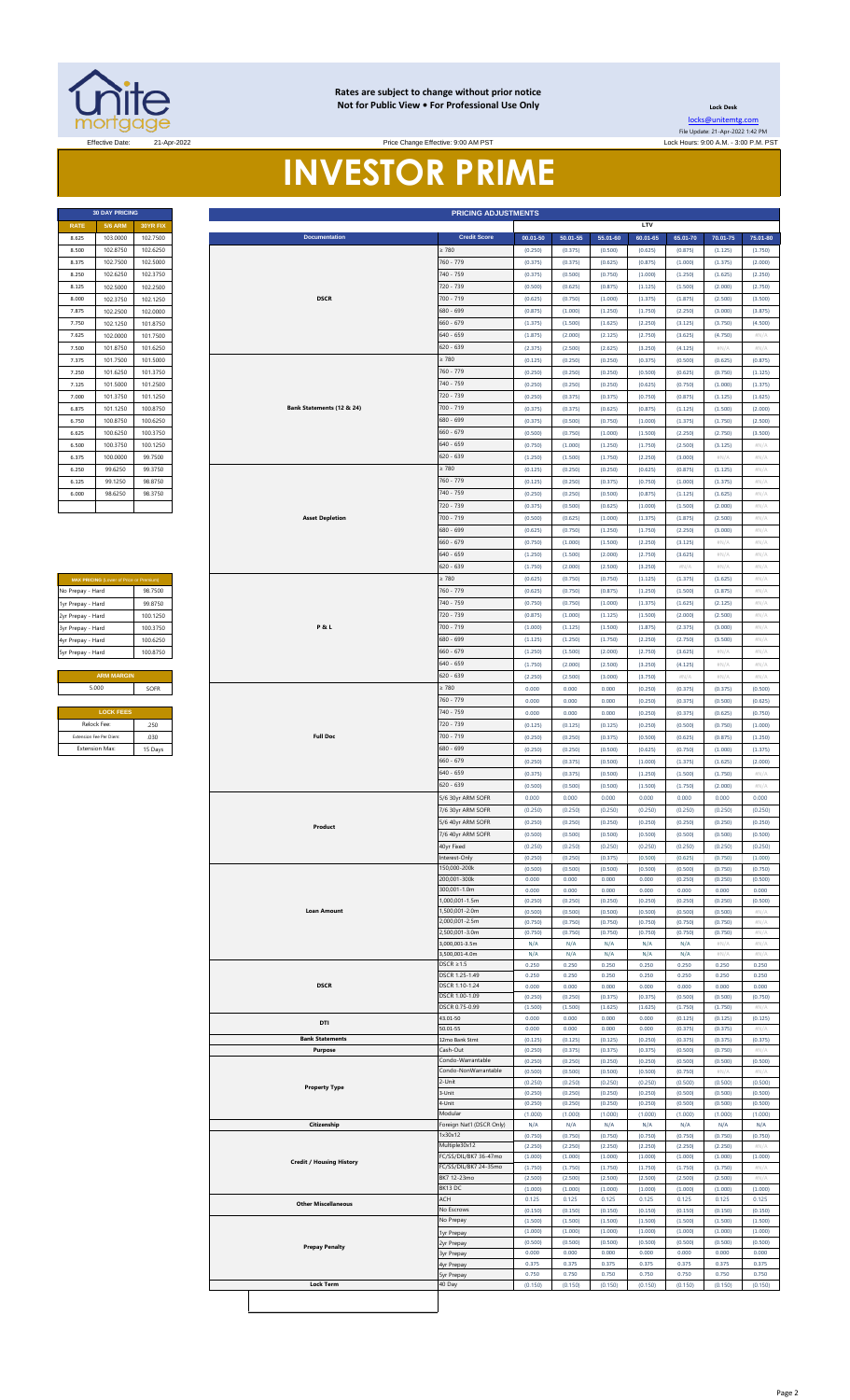

**Rates are subject to change without prior notice Not for Public View • For Professional Use Only** 

**Lock Desk** locks@unitemtg.com File Update: 21-Apr-2022 1:42 PM

Lock Hours: 9:00 A.M. - 3:00 P.M. PST

# **OWNER-OCCUPIED PRIME**

| <b>5/6 ARM</b><br><b>RATE</b><br><b>30YR FIX</b><br>103.375<br>8.500<br>103.125<br>103.250<br>8.375<br>103,000<br>8.250<br>103.125<br>102.875<br>8.125<br>103.000<br>102.750<br>102.875<br>102.625<br>8.000<br>102.500<br>102.750<br>7.875<br>102.625<br>102.375<br>7.750<br>102.500<br>102.250<br>7.625<br>102.125<br>102.375<br>7.500<br>7.375<br>102.250<br>102.000<br>7.250<br>102.125<br>101.875<br>102.000<br>101.750<br>7.125<br>7.000<br>101.875<br>101.625<br>101.750<br>101.500<br>6.875<br>101.375<br>6.750<br>101.625<br>101.375<br>101.125<br>6.625<br>101.125<br>100.875<br>6.500<br>6.375<br>100.875<br>100.625<br>100.625<br>100.375<br>6.250<br>6.125<br>100.250<br>100.000<br>99.875<br>99.625<br>6.000<br>5.875<br>99.375<br>99.125<br>98.875<br>98.625<br>5.750 | PRIMARY & SECONDARY HOME |  |  |  |  |  |  |
|-------------------------------------------------------------------------------------------------------------------------------------------------------------------------------------------------------------------------------------------------------------------------------------------------------------------------------------------------------------------------------------------------------------------------------------------------------------------------------------------------------------------------------------------------------------------------------------------------------------------------------------------------------------------------------------------------------------------------------------------------------------------------------------|--------------------------|--|--|--|--|--|--|
|                                                                                                                                                                                                                                                                                                                                                                                                                                                                                                                                                                                                                                                                                                                                                                                     |                          |  |  |  |  |  |  |
|                                                                                                                                                                                                                                                                                                                                                                                                                                                                                                                                                                                                                                                                                                                                                                                     |                          |  |  |  |  |  |  |
|                                                                                                                                                                                                                                                                                                                                                                                                                                                                                                                                                                                                                                                                                                                                                                                     |                          |  |  |  |  |  |  |
|                                                                                                                                                                                                                                                                                                                                                                                                                                                                                                                                                                                                                                                                                                                                                                                     |                          |  |  |  |  |  |  |
|                                                                                                                                                                                                                                                                                                                                                                                                                                                                                                                                                                                                                                                                                                                                                                                     |                          |  |  |  |  |  |  |
|                                                                                                                                                                                                                                                                                                                                                                                                                                                                                                                                                                                                                                                                                                                                                                                     |                          |  |  |  |  |  |  |
|                                                                                                                                                                                                                                                                                                                                                                                                                                                                                                                                                                                                                                                                                                                                                                                     |                          |  |  |  |  |  |  |
|                                                                                                                                                                                                                                                                                                                                                                                                                                                                                                                                                                                                                                                                                                                                                                                     |                          |  |  |  |  |  |  |
|                                                                                                                                                                                                                                                                                                                                                                                                                                                                                                                                                                                                                                                                                                                                                                                     |                          |  |  |  |  |  |  |
|                                                                                                                                                                                                                                                                                                                                                                                                                                                                                                                                                                                                                                                                                                                                                                                     |                          |  |  |  |  |  |  |
|                                                                                                                                                                                                                                                                                                                                                                                                                                                                                                                                                                                                                                                                                                                                                                                     |                          |  |  |  |  |  |  |
|                                                                                                                                                                                                                                                                                                                                                                                                                                                                                                                                                                                                                                                                                                                                                                                     |                          |  |  |  |  |  |  |
|                                                                                                                                                                                                                                                                                                                                                                                                                                                                                                                                                                                                                                                                                                                                                                                     |                          |  |  |  |  |  |  |
|                                                                                                                                                                                                                                                                                                                                                                                                                                                                                                                                                                                                                                                                                                                                                                                     |                          |  |  |  |  |  |  |
|                                                                                                                                                                                                                                                                                                                                                                                                                                                                                                                                                                                                                                                                                                                                                                                     |                          |  |  |  |  |  |  |
|                                                                                                                                                                                                                                                                                                                                                                                                                                                                                                                                                                                                                                                                                                                                                                                     |                          |  |  |  |  |  |  |
|                                                                                                                                                                                                                                                                                                                                                                                                                                                                                                                                                                                                                                                                                                                                                                                     |                          |  |  |  |  |  |  |
|                                                                                                                                                                                                                                                                                                                                                                                                                                                                                                                                                                                                                                                                                                                                                                                     |                          |  |  |  |  |  |  |
|                                                                                                                                                                                                                                                                                                                                                                                                                                                                                                                                                                                                                                                                                                                                                                                     |                          |  |  |  |  |  |  |
|                                                                                                                                                                                                                                                                                                                                                                                                                                                                                                                                                                                                                                                                                                                                                                                     |                          |  |  |  |  |  |  |
|                                                                                                                                                                                                                                                                                                                                                                                                                                                                                                                                                                                                                                                                                                                                                                                     |                          |  |  |  |  |  |  |
|                                                                                                                                                                                                                                                                                                                                                                                                                                                                                                                                                                                                                                                                                                                                                                                     |                          |  |  |  |  |  |  |
|                                                                                                                                                                                                                                                                                                                                                                                                                                                                                                                                                                                                                                                                                                                                                                                     |                          |  |  |  |  |  |  |
|                                                                                                                                                                                                                                                                                                                                                                                                                                                                                                                                                                                                                                                                                                                                                                                     |                          |  |  |  |  |  |  |
|                                                                                                                                                                                                                                                                                                                                                                                                                                                                                                                                                                                                                                                                                                                                                                                     |                          |  |  |  |  |  |  |
|                                                                                                                                                                                                                                                                                                                                                                                                                                                                                                                                                                                                                                                                                                                                                                                     |                          |  |  |  |  |  |  |

**ARM MARGIN** 5.000

| <b>LOCK FEES</b>                                  |      |  |  |  |  |
|---------------------------------------------------|------|--|--|--|--|
| Relock Fee:                                       | .250 |  |  |  |  |
| <b>Extension Fee Per Diem</b>                     | .030 |  |  |  |  |
| <b>Extension Max:</b><br>15 Days                  |      |  |  |  |  |
|                                                   |      |  |  |  |  |
| <b>BEAV DOICBIC</b> (I amount Delay as Department |      |  |  |  |  |

|             | PRIMARY & SECONDARY HOME                |          |                               | <b>PRICING ADJUSTMENTS</b>  |                    |                    |                    |                    |                    |                    |                    |                    |                 |
|-------------|-----------------------------------------|----------|-------------------------------|-----------------------------|--------------------|--------------------|--------------------|--------------------|--------------------|--------------------|--------------------|--------------------|-----------------|
| RATE        | <b>5/6 ARM</b>                          | 30YR FIX |                               |                             |                    |                    |                    |                    | <b>LTV</b>         |                    |                    |                    |                 |
| 8.500       | 103.375                                 | 103.125  | <b>Documentation</b>          | <b>Credit Score</b>         | 00.01-50           | 50.01-55           | 55.01-60           | 60.01-65           | 65.01-70           | 70.01-75           | 75.01-80           | 80.01-85           | 85.01-90        |
| 8.375       | 103.250                                 | 103.000  |                               | $\geq 780$                  | 0.000              | 0.000              | 0.000              | (0.250)            | (0.375)            | (0.375)            | (0.500)            | (0.750)            | (1.125)         |
| 8.250       | 103.125                                 | 102.875  |                               | 760 - 779                   | 0.000              | 0.000              | 0.000              | (0.250)            | (0.375)            | (0.500)            | (0.625)            | (0.875)            | (1.375)         |
| 8.125       | 103.000                                 | 102.750  |                               | 740 - 759                   | 0.000              | 0.000              | 0.000              | (0.250)            | (0.375)            | (0.625)            | (0.750)            | (1.125)            | (1.625)         |
| 8.000       | 102.875                                 | 102.625  |                               | 720 - 739                   | (0.125)            | (0.125)            | (0.125)            | (0.250)            | (0.500)            | (0.750)            | (1.000)            | (1.250)            | (1.875)         |
| 7.875       | 102.750                                 | 102.500  | <b>Full Doc</b>               | 700 - 719                   | (0.250)            | (0.250)            | (0.375)            | (0.500)            | (0.625)            | (0.875)            | (1.250)            | (1.625)            | (2.250)         |
| 7.750       | 102.625                                 | 102.375  |                               | 680 - 699                   | (0.250)            | (0.250)            | (0.500)            | (0.625)            | (0.750)            | (1.000)            | (1.375)            | (2.000)            | H N/A           |
| 7.625       | 102.500                                 | 102.250  |                               | $660 - 679$                 | (0.250)            | (0.375)            | (0.500)            | (1.000)            | (1.375)            | (1.625)            | (2.000)            | (2.750)            | #N/A            |
| 7.500       | 102.375                                 | 102.125  |                               | $640 - 659$                 | (0.375)            | (0.375)            | (0.500)            | (1.250)            | (1.500)            | (1.750)            | (2.250)            | $\#N/A$            | H N/A           |
| 7.375       | 102.250                                 | 102.000  |                               | $620 - 639$                 | (0.500)            | (0.500)            | (0.500)            | (1.500)            | (1.750)            | (2.000)            | (2.500)            | $\#N/A$            | H N/A           |
| 7.250       | 102.125                                 | 101.875  |                               | $\geq 780$                  | (0.125)            | (0.250)            | (0.250)            | (0.375)            | (0.500)            | (0.625)            | (0.875)            | (1.250)            | (2.000)         |
| 7.125       | 102.000                                 | 101.750  |                               | 760 - 779                   | (0.250)            | (0.250)            | (0.250)            | (0.500)            | (0.625)            | (0.750)            | (1.125)            | (1.625)            | (2.375)         |
| 7.000       | 101.875                                 | 101.625  |                               | 740 - 759                   | (0.250)            | (0.250)            | (0.250)            | (0.625)            | (0.750)            | (1.000)            | (1.375)            | (1.875)            | (2.875)         |
| 6.875       | 101.750                                 | 101.500  |                               | 720 - 739                   | (0.250)            | (0.375)            | (0.375)            | (0.750)            | (0.875)            | (1.125)            | (1.625)            | (2.250)            | (3.375)         |
| 6.750       | 101.625                                 | 101.375  | Bank Statement / 1099         | 700 - 719                   | (0.375)            | (0.375)            | (0.625)            | (0.875)            | (1.125)            | (1.500)            | (2.000)            | (2.750)            | (4.000)         |
| 6.625       | 101.375                                 | 101.125  |                               | 680 - 699                   | (0.375)            | (0.500)            | (0.750)            | (1.000)            | (1.375)            | (1.750)            | (2.500)            | (3.500)            | #N/A            |
| 6.500       | 101.125                                 | 100.875  |                               | $660 - 679$                 | (0.500)            | (0.750)            | (1.000)            | (1.500)            | (2.250)            | (2.750)            | (3.500)            | (4.250)            | #N/A            |
| 6.375       | 100.875                                 | 100.625  |                               | $640 - 659$                 | (0.750)            | (1.000)            | (1.250)            | (1.750)            | (2.500)            | (3.125)            | (4.000)            | $\#N/A$            | H N/A           |
| 6.250       | 100.625                                 | 100.375  |                               | $620 - 639$                 | (1.250)            | (1.500)            | (1.750)            | (2.250)            | (3.000)            | (3.625)            | #N/A               | $\#N/A$            | #N/A            |
| 6.125       | 100.250                                 | 100.000  |                               | $\geq 780$                  | (0.125)            | (0.250)            | (0.250)            |                    | (0.875)            | (1.125)            |                    |                    |                 |
|             |                                         |          |                               |                             |                    |                    |                    | (0.625)            |                    |                    | (1.625)            | #N/A               | H N/A           |
| 6.000       | 99.875                                  | 99.625   |                               | 760 - 779                   | (0.125)            | (0.250)            | (0.375)            | (0.750)            | (1.000)            | (1.375)            | (2.000)            | $\#N/A$            | #N/A            |
| 5.875       | 99.375                                  | 99.125   |                               | 740 - 759                   | (0.250)            | (0.250)            | (0.500)            | (0.875)            | (1.125)            | (1.625)            | (2.375)            | $\#N/A$            | H N/A           |
| 5.750       | 98.875                                  | 98.625   |                               | 720 - 739                   | (0.375)            | (0.500)            | (0.625)            | (1.000)            | (1.500)            | (2.000)            | (2.875)            | #N/A               | #N/A            |
|             |                                         |          | <b>Asset Depletion</b>        | $700 - 719$                 | (0.500)            | (0.625)            | (1.000)            | (1.375)            | (1.875)            | (2.500)            | (3.500)            | #N/A               | H N/A           |
|             |                                         |          |                               | 680 - 699                   | (0.625)            | (0.750)            | (1.250)            | (1.750)            | (2.250)            | (3.000)            | (4.500)            | #N/A               | #N/A            |
|             |                                         |          |                               | $660 - 679$                 | (0.750)            | (1.000)            | (1.500)            | (2.250)            | (3.125)            | (4.375)            | #N/A               | $\#N/A$            | H N/A           |
|             |                                         |          |                               | $640 - 659$                 | (1.250)            | (1.500)            | (2.000)            | (2.750)            | (3.625)            | (4.875)            | H N/A              | #N/A               | #N/A            |
|             | <b>ARM MARGIN</b>                       |          |                               | $620 - 639$                 | (1.750)            | (2.000)            | (2.500)            | (3.250)            | (4.125)            | $\#N/A$            | H N/A              | #N/A               | H N/A           |
|             | 5.000                                   | SOFR     |                               | $\geq 780$                  | (0.625)            | (0.750)            | (0.750)            | (1.125)            | (1.375)            | (1.625)            | (2.250)            | #N/A               | #N/A            |
|             |                                         |          |                               | 760 - 779                   | (0.625)            | (0.750)            | (0.875)            | (1.250)            | (1.500)            | (1.875)            | (2.625)            | #N/A               | #N/A            |
|             |                                         |          |                               | 740 - 759                   | (0.750)            | (0.750)            | (1.000)            | (1.375)            | (1.625)            | (2.125)            | (3.000)            | #N/A               | #N/A            |
|             | <b>LOCK FEES</b>                        |          |                               | 720 - 739                   | (0.875)            | (1.000)            | (1.125)            | (1.500)            | (2.000)            | (2.500)            | (3.500)            | #N/A               | #N/A            |
| Relock Fee: |                                         | .250     | P & L Only - WVOE             | 700 - 719                   | (1.000)            | (1.125)            | (1.500)            | (1.875)            | (2.375)            | (3.000)            | (4.250)            | #N/A               | #N/A            |
|             | xtension Fee Per Diem                   | .030     |                               | 680 - 699                   | (1.125)            | (1.250)            | (1.750)            | (2.250)            | (2.750)            | (3.500)            | (5.000)            | #N/A               | #N/A            |
|             | Extension Max:                          | 15 Days  |                               | 660 - 679                   | (1.250)            | (1.500)            | (2.000)            | (2.750)            | (3.625)            | (4.875)            | #N/A               | #N/A               | #N/A            |
|             |                                         |          |                               | $640 - 659$                 | (1.750)            | (2.000)            | (2.500)            | (3.250)            | (4.125)            | (5.375)            | #N/A               | #N/A               | #N/A            |
|             | MAX PRICING (Lower of Price or Premium) |          |                               | $620 - 639$                 | (2.250)            | (2.500)            | (3.000)            | (3.750)            | (4.625)            | #N/A               | #N/A               | #N/A               | #N/A            |
|             | 100.0000                                |          |                               | No Bank Stmt                | 0.000              | 0.000              | 0.000              | 0.000              | 0.000              | 0.000              | 0.000              | 0.000              | 0.000           |
|             |                                         |          | <b>Bank Statements</b>        |                             |                    |                    |                    |                    |                    |                    |                    |                    |                 |
|             |                                         |          |                               | 12mo Bank Stmt              | (0.125)            | (0.125)            | (0.125)            | (0.250)            | (0.375)            | (0.375)            | (0.375)            | (0.500)            | (0.500)         |
|             |                                         |          |                               | 24mo Bank Stmt              | 0.000              | 0.000              | 0.000              | 0.000              | 0.000              | 0.000              | 0.000              | 0.000              | 0.000           |
|             |                                         |          |                               | 7/6 30yr ARM SOFR           | (0.250)            | (0.250)            | (0.250)            | (0.250)            | (0.250)            | (0.250)            | (0.250)            | (0.250)            | (0.250)         |
|             |                                         |          | Product                       | 5/6 40yr ARM SOFR           | (0.250)            | (0.250)            | (0.250)            | (0.250)            | (0.250)            | (0.250)            | (0.250)            | (0.250)            | (0.250)         |
|             |                                         |          |                               | 7/6 40yr ARM SOFR           | (0.500)            | (0.500)            | (0.500)            | (0.500)            | (0.500)            | (0.500)            | (0.500)            | (0.500)            | (0.500)         |
|             |                                         |          |                               | 40yr Fixed                  | (0.250)            | (0.250)            | (0.250)            | (0.250)            | (0.250)            | (0.250)            | (0.250)            | (0.250)            | (0.250)         |
|             |                                         |          |                               | Interest-Only               | (0.250)            | (0.250)            | (0.375)            | (0.500)            | (0.625)            | (0.750)            | (1.000)            | (1.750)            | #N/A            |
|             |                                         |          |                               | 150,000-200k                | (0.500)            | (0.500)            | (0.500)            | (0.500)            | (0.500)            | (0.750)            | (0.750)            | (1.000)            | (1.000)         |
|             |                                         |          |                               | 200,001-300k                | 0.000              | 0.000              | 0.000              | 0.000              | (0.250)            | (0.250)            | (0.250)            | (0.500)            | (0.500)         |
|             |                                         |          |                               | 300,001-400k                | 0.000              | 0.000              | 0.000              | 0.000              | 0.000              | 0.000              | 0.000              | (0.500)            | (0.500)         |
|             |                                         |          |                               | 100,001-1,000,000           | 0.000              | 0.000              | 0.000              | 0.000              | 0.000              | 0.000              | 0.000              | 0.000              | 0.000           |
|             |                                         |          | <b>Loan Amount</b>            | .,000,001-1.5m              | (0.250)            | (0.250)            | (0.250)            | (0.250)            | (0.250)            | (0.250)            | (0.250)            | (0.250)            | (0.250)         |
|             |                                         |          |                               | ,500,001-2.0m               | (0.500)            | (0.500)            | (0.500)            | (0.500)            | (0.500)            | (0.500)            | (0.500)            | $\#N/A$            | #N/A            |
|             |                                         |          |                               | .000,001-2.5m               | (0.750)            | (0.750)            | (0.750)            | (0.750)            | (0.750)            | (0.750)            | (0.750)            | #N/A               | #N/A            |
|             |                                         |          |                               | ,500,001-3.0m               | (0.750)            | (0.750)            | (0.750)            | (0.750)            | (0.750)            | (0.750)            | (0.750)            | $\#N/A$            | #N/A            |
|             |                                         |          |                               | ,000,001-3.5m<br>43.01-50   | N/A                | N/A                | N/A                | N/A                | N/A                | N/A                | #N/A               | #N/A               | #N/A            |
|             |                                         |          | DTI                           | 50.01-55                    | 0.000              | 0.000              | 0.000              | 0.000              | 0.000              | (0.125)            | (0.125)            | (0.125)            | (0.125)         |
|             |                                         |          |                               |                             | 0.000              | 0.000              | 0.000              | 0.000              | 0.000              | (0.375)            | (0.375)            | #N/A               | #N/A            |
|             |                                         |          | Cash Out                      |                             | (0.250)            | (0.375)            | (0.375)            | (0.375)            | (0.500)            | (0.750)            | (1.250)            | $\#N/A$            | #N/A            |
|             |                                         |          | <b>Second Home</b>            |                             | (0.500)            | (0.500)            | (0.500)            | (0.500)            | (0.500)            | (0.500)            | (0.500)            | #N/A               | #N/A            |
|             |                                         |          | Geographical                  | Non-CA<br>Condo-Warrantable | 0.250              | 0.250              | 0.250              | 0.250              | 0.250              | 0.250              | 0.250              | 0.250              | 0.250           |
|             |                                         |          |                               |                             | (0.250)            | (0.250)            | (0.250)            | (0.250)            | (0.500)            | (0.500)            | (0.500)            | (0.500)            | #N/A            |
|             |                                         |          |                               | Condo-NonWarrantable        | (0.500)            | (0.500)            | (0.500)            | (0.500)            | (0.750)            | (0.750)            | #N/A               | $\#N/A$            | #N/A            |
|             |                                         |          |                               | 2-Unit                      | (0.250)            | (0.250)            | (0.250)            | (0.250)            | (0.500)            | (0.500)            | (0.500)            | (0.750)            | #N/A            |
|             |                                         |          | <b>Property Type</b>          | 3-Unit                      | (0.250)            | (0.250)            | (0.250)            | (0.250)            | (0.500)            | (0.500)            | (0.500)            | (0.750)            | #N/A            |
|             |                                         |          |                               | 4-Unit<br>Modular           | (0.250)            | (0.250)            | (0.250)            | (0.250)            | (0.500)            | (0.500)            | (0.500)            | (0.750)            | #N/A            |
|             |                                         |          |                               | Rural                       | (1.000)            | (1.000)            | (1.000)            | (1.000)            | (1.000)            | (1.000)            | (1.000)            | $\#N/A$            | #N/A            |
|             |                                         |          |                               | 1x30x12                     | (1.000)            | (1.000)            | (1.000)            | (1.000)            | (1.000)            | (1.000)            | #N/A               | $\#N/A$            | #N/A            |
|             |                                         |          |                               | Multiple30x12               | (0.750)<br>(2.250) | (0.750)            | (0.750)            | (0.750)            | (0.750)            | (0.750)            | (0.750)            | (1.000)            | (1.000)         |
|             |                                         |          |                               | FC/SS/DIL/BK7 36-47mo       | (1.000)            | (2.250)<br>(1.000) | (2.250)<br>(1.000) | (2.250)<br>(1.000) | (2.250)<br>(1.000) | (2.250)<br>(1.000) | (2.500)<br>(1.000) | (2.500)<br>(1.000) | #N/A<br>(1.000) |
|             |                                         |          |                               | FC/SS/DIL/BK7 24-35mo       | (1.750)            | (1.750)            |                    |                    |                    |                    |                    |                    |                 |
|             |                                         |          | <b>Credit/Housing History</b> | BK7 12-23mo                 |                    |                    | (1.750)            | (1.750)            | (1.750)            | (1.750)            | (1.750)            | (1.750)            | #N/A            |
|             |                                         |          |                               | BK13 DC                     | (2.500)            | (2.500)            | (2.500)            | (2.500)            | (2.500)            | (2.500)            | (2.500)            | (2.500)            | #N/A            |
|             |                                         |          |                               | ACH                         | (1.000)            | (1.000)            | (1.000)            | (1.000)            | (1.000)            | (1.000)            | (1.000)            | (1.000)            | (1.000)         |
|             |                                         |          |                               |                             | 0.125              | 0.125              | 0.125              | 0.125              | 0.125              | 0.125              | 0.125              | 0.125              | 0.125           |
|             |                                         |          | <b>Misccellaneous</b>         | No Escrows (No HPML)        | (0.150)            | (0.150)            | (0.150)            | (0.150)            | (0.150)            | (0.150)            | (0.150)            | (0.150)            | (0.150)         |
|             |                                         |          | <b>Lock Term</b>              | 40 Day                      | (0.150)            | (0.150)            | (0.150)            | (0.150)            | (0.150)            | (0.150)            | (0.150)            | (0.150)            | (0.150)         |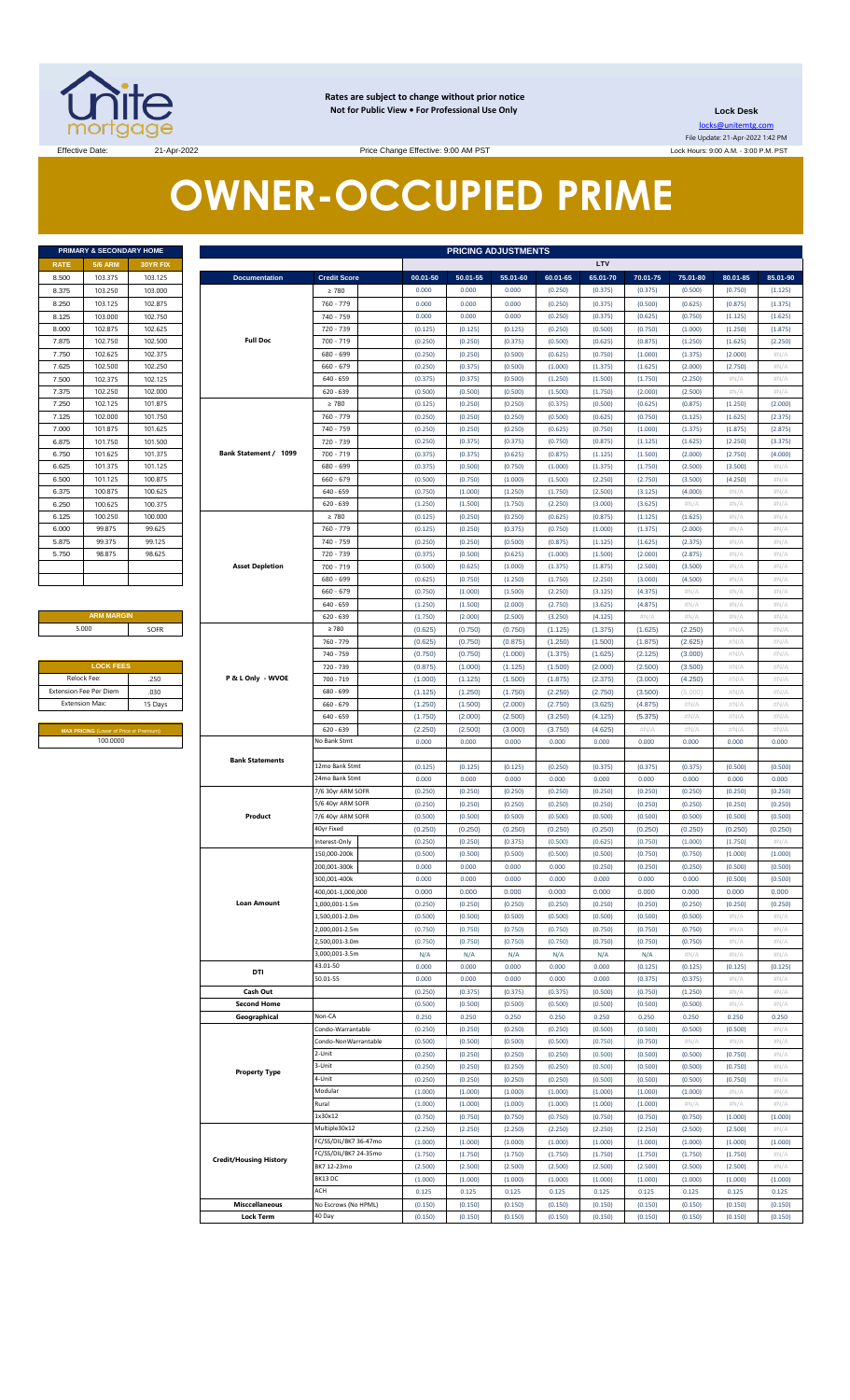

#### [V](https://unitemortgage.com/)isit: https://unitemortgage.com

The pricing engine is the Formal price given, please access it through: **Quick Pricer:** [https://un](https://unitemortgage.com/broker-resources/price-my-loan/)itemortgage.com/broker-resources/price-my-loan/

### **CALL US TODAY: 800-777-1207**

#### **ITIN PRODUCTS AND PRICING**

#### **ITIN PRIME LOANS**

#### **All Pricing is Par all adjustments are Rate adjusments.**

| 30 Year Fixed                                                            |        |        |        |        |        |        |  |
|--------------------------------------------------------------------------|--------|--------|--------|--------|--------|--------|--|
| Credit / LTV up to 60% 60.01-65% 65.01-70% 70.01-75% 75.01-80% 80.01-85% |        |        |        |        |        |        |  |
| > 720                                                                    | 5.875% | 6.125% | 6.250% | 6.500% | 6.750% | 7.125% |  |
| $700 - 719$                                                              | 6.125% | 6.250% | 6.375% | 6.625% | 6.875% | 7.250% |  |
| $690 - 699$                                                              | 6.250% | 6.375% | 6.625% | 6.750% | 7.250% | 7.375% |  |
| $680 - 699$                                                              | 6.250% | 6.375% | 6.625% | 6.750% | 7.250% |        |  |

|                     | **Rate Adjustments**     |        |              |                       |           |
|---------------------|--------------------------|--------|--------------|-----------------------|-----------|
|                     | SFOO (detached)          | 0.000% |              | 15 year               | $-0.250%$ |
| <b>Property</b>     | 2nd Home (detached)      | 0.000% | Loan         | 20 year               | $-0.125%$ |
| <b>Type</b>         | Condo/Townhome           | 0.500% | <b>Term</b>  | 25 year               | 0.000%    |
|                     | (Attached, No Highrises) |        |              | 30 year               | 0.000%    |
|                     | \$75,000 - \$647,200     | 0.000% | <b>Other</b> | Profit & Loss         | 0.250%    |
| Loan<br><b>Size</b> | \$647,201 - \$750,000    | 0.150% |              | <b>Bank Statement</b> | 0.250%    |
|                     | \$750,001 - \$1,250,000  | 0.300% |              | Cash Out Refi*        | 0.500%    |

| <b>LTV Parameters</b>                                                                                               | <b>LTV Limits</b> | <b>LTV Limits</b> |  |  |  |
|---------------------------------------------------------------------------------------------------------------------|-------------------|-------------------|--|--|--|
| \$75,000 - \$647,200                                                                                                | Max 85%*          | Max 85%*          |  |  |  |
| \$647.201 - \$750.000                                                                                               | Max 80%           | Max 80%           |  |  |  |
| \$750.001 - \$1.250.000                                                                                             | Max 75%           | Max 75%           |  |  |  |
| 2nd Home/Condo/Townhome<br>$\alpha$<br><b>Any Gift Funds</b>                                                        | Max 80%           | Max 80%           |  |  |  |
| *Max 85% in CA, CT, IL, NJ, and NY<br>C3 or better property Condition.<br>3 months reserves required (80.01% - 85%) |                   |                   |  |  |  |

| Cash Out Refinance* (Not Available in TX) |         |  |  |  |  |
|-------------------------------------------|---------|--|--|--|--|
| \$75,000 - \$647,200                      | Max 75% |  |  |  |  |
| \$647.201 - \$750.000                     | Max 75% |  |  |  |  |
| $$750.001 - $1.250.000$                   | Max 70% |  |  |  |  |

No bankruptcy, foreclosure, or short sale within 4 years. View our requirements to see criteria to obtain a specific LTV.

#### **ITIN NON PRIME LOANS**

|              |           | <b>30 Year Fixed Rates</b> |           |           |                   |
|--------------|-----------|----------------------------|-----------|-----------|-------------------|
| Credit / LTV | up to 60% | 60.01-65%                  | 65.01-70% | 70.01-75% | 75.01-80%         |
| >740         | 6.125%    | 6.250%                     | 6.375%    | 6.750%    | 6.990%            |
| 720 - 739    | 6.250%    | 6.375%                     | 6.750%    | 6.875%    | 7.125%            |
| $700 - 719$  | 6.375%    | 6.750%                     | 6.875%    | 6.990%    | 7.250%            |
| 680 - 699    | 6.750%    | 6.875%                     | 6.990%    | 7.125%    | 7.375%            |
| 660 - 679    | 6.875%    | 6.990%                     | 7.125%    | 7.250%    | 7.500%            |
| 640 - 659    | 7.500%    | 7.625%                     | 7.750%    | 7.875%    |                   |
| $620 - 639$  | 8.125%    | 8.250%                     | 8.375%    | 8.500%    | <b>Floor Rate</b> |
| No Score     | 8.500%    | 8.625%                     | 8.750%    | 8.875%    | 5.450%            |
| $600 - 619$  | 9.250%    | 9.375%                     | 9.500%    | 9.625%    |                   |

|                      | **'Rate Adjustments**  |           |                              |                       |           |
|----------------------|------------------------|-----------|------------------------------|-----------------------|-----------|
|                      | SFOO/2nd Home          | 0.000%    | <b>Loan Size</b>             | \$50,000 - \$74,999   | 1.000%    |
| Property             | Condo/Townhome -       | 0.500%    | (Min. 640)<br>credit if Ioan | \$75,000 - \$647,200  | 0.000%    |
| Note:                | Attached               |           | $>$ \$510,400)               | \$647.201 - \$750.000 | 0.350%    |
| <b>Highrises not</b> | Multi Family 2-4 units | 0.500%    |                              | < 15 Year Term        | $-0.375%$ |
| eligible.            | Mobile on Land         | 1.000%    | <b>Term</b>                  | 20 Year Term          | $-0.125%$ |
|                      | Vacant Land            | <b>NA</b> |                              | > 25 Year Term        | 0.000%    |
|                      | Owner Occupied         | $0.000\%$ |                              | $LTV < 50\%$          | $-0.125%$ |
| Occupancy            |                        |           | Other                        | Full Doc              | 0.000%    |
|                      | Non-Owner              | 1.000%    |                              | All Alternative Doc   | 0.250%    |
|                      | Occupied (NOO)         |           |                              | Cash-Out Refi*        | 0.500%    |

| <b>LTV Parameters</b>                        | <b>LTV Limits</b> |
|----------------------------------------------|-------------------|
| \$50,000 - \$74,999                          | 70%               |
| \$75,000 - \$647,200                         | 80%               |
| $$647,201 - $750,000 (> 640 \text{ credit})$ | 75%               |
| Condo / Townhome / 2nd Home                  | 75%               |
| <b>Investment property / Multi-Family</b>    | 70%               |
|                                              |                   |

Need 0X30 housing history for 6 months To Qualify for 75.01% - 80%

| Cash Out Refinance (> 640 Credit Min) (Not Available in TX) |         |  |  |  |  |  |  |
|-------------------------------------------------------------|---------|--|--|--|--|--|--|
| $$50.000 - $74.999$                                         | Max 70% |  |  |  |  |  |  |
| \$75,000 - \$647,200                                        | Max 75% |  |  |  |  |  |  |
| \$647.201 - \$750.000                                       | Max 70% |  |  |  |  |  |  |

| <b>Max Term</b>                       |          |
|---------------------------------------|----------|
| Double Wide Mobile Home               | 20 years |
| NOO <75%                              | 20 years |
| $NOO > = 75.000$                      | 25 Years |
| SF/2nd Home/Condo/Townhome<\$75,000   | 25 Years |
| SF/2nd Home/Condo/Townhome >=\$75,000 | 30 Years |
|                                       |          |
| บพ                                    | \$1.795  |

\*If cash-out >\$2,000 after loan payoff, closing costs, and prepaids. Cash-Out Refis not available in TX. High-cost mortgages (12 CFR 1026.32) are ineligible for purchase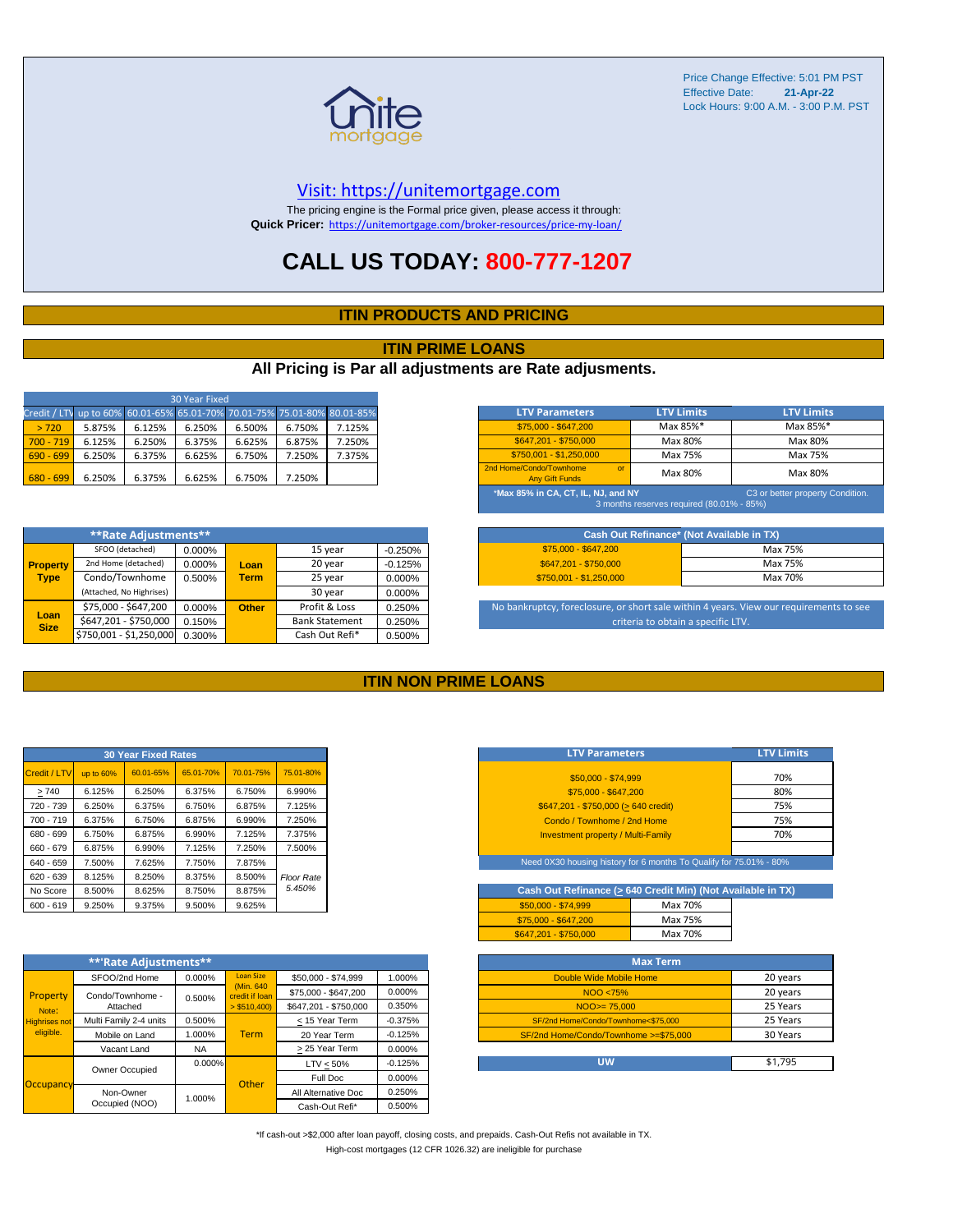

### [V](https://unitemortgage.com/)isit: https://unitemortgage.com

The pricing engine is the Formal price given, please access it through:

**Quick Pricer:** [https://un](https://unitemortgage.com/broker-resources/price-my-loan/)itemortgage.com/broker-resources/price-my-loan/

### **CALL US TODAY: 800-777-1207**

#### **CONVENTIONAL PRODUCTS AND PRICING**

|       |               |                             |         |       |                             |         | <b>CONFORMING LOANS</b> |       |                             |         |         |       |               |                             |         |
|-------|---------------|-----------------------------|---------|-------|-----------------------------|---------|-------------------------|-------|-----------------------------|---------|---------|-------|---------------|-----------------------------|---------|
|       |               | <b>DU CONF CONV 30 YEAR</b> |         |       | <b>DU CONF CONV 20 YEAR</b> |         |                         |       | <b>DU CONF CONV 15 YEAR</b> |         |         |       |               | <b>DU CONF CONV 10 YEAR</b> |         |
| Rate  | <b>10 Day</b> | 25 Day                      | 40 Day  | Rate  | 10 Day                      | 25 Day  | 40 Day                  | Rate  | 10 Day                      | 25 Day  | 40 Day  | Rate  | <b>10 Day</b> | 25 Day                      | 40 Day  |
| 5.750 | (3.250)       | (3.125)                     | (3.000) | 5.750 | (2.750)                     | (2.625) | (2.500)                 | 4.875 | (2.375)                     | (2.250) | (2.125) | 4.750 | (1.875)       | (1.750)                     | (1.625) |
| 5.625 | (2.875)       | (2.750)                     | (2.625) | 5.625 | (3.000)                     | (2.875) | (2.750)                 | 4.750 | (2.000)                     | (1.875) | (1.750) | 4.625 | (1.500)       | (1.375)                     | (1.250) |
| 5.500 | (2.625)       | (2.500)                     | (2.375) | 5.500 | (2.750)                     | (2.625) | (2.500)                 | 4.625 | (1.625)                     | (1.500) | (1.375) | 4.500 | (1.250)       | (1.125)                     | (1.000) |
| 5.375 | (2.250)       | (2.125)                     | (2.000) | 5.375 | (2.625)                     | (2.500) | (2.375)                 | 4.500 | (1.250)                     | (1.125) | (1.000) | 4.375 | (1.250)       | (1.125)                     | (1.000) |
| 5.250 | (1.875)       | (1.750)                     | (1.625) | 5.250 | (2.250)                     | (2.125) | (2.000)                 | 4.375 | (1.000)                     | (0.875) | (0.750) | 4.250 | (0.875)       | (0.750)                     | (0.625) |
| 5.125 | (1.500)       | (1.375)                     | (1.250) | 5.125 | (1.875)                     | (1.750) | (1.625)                 | 4.250 | (0.750)                     | (0.625) | (0.500) | 4.125 | (0.250)       | (0.125)                     | 0.000   |
| 5.000 | (1.000)       | (0.875)                     | (0.750) | 5.000 | (1.375)                     | (1.250) | (1.125)                 | 4.125 | (0.250)                     | (0.125) | 0.000   | 4.000 | 0.125         | 0.250                       | 0.375   |
| 4.875 | (0.500)       | (0.375)                     | (0.250) | 4.875 | (1.000)                     | (0.875) | (0.750)                 | 4.000 | 0.250                       | 0.375   | 0.500   | 3.875 | 0.375         | 0.500                       | 0.625   |
| 4.750 | 0.000         | 0.125                       | 0.250   | 4.750 | (0.625)                     | (0.500) | (0.375)                 | 3.875 | 0.750                       | 0.875   | 1.000   | 3.750 | 1.000         | 1.125                       | 1.250   |
| 4.625 | 0.500         | 0.625                       | 0.750   | 4.625 | 0.000                       | 0.125   | 0.250                   | 3.750 | 1.250                       | 1.375   | 1.500   | 3.625 | 1.625         | 1.750                       | 1.875   |
| 4.500 | 1.125         | 1.250                       | 1.375   | 4.500 | 0.500                       | 0.625   | 0.750                   | 3.625 | 1.750                       | 1.875   | 2.000   | 3.500 | 2.125         | 2.250                       | 2.375   |
| 4.375 | 1.875         | 2.000                       | 2.125   | 4.375 | 0.875                       | 1.000   | 1.125                   | 3.500 | 2.250                       | 2.375   | 2.500   | 3.375 | 2.500         | 2.625                       | 2.750   |
|       |               |                             |         |       |                             |         |                         |       |                             |         |         |       |               |                             |         |
|       |               | <b>LP CONF CONV 30 YEAR</b> |         |       | <b>LP CONF CONV 20 YEAR</b> |         |                         |       | <b>LP CONF CONV 15 YEAR</b> |         |         |       |               | <b>LP CONF CONV 10 YEAR</b> |         |
| Rate  | <b>10 Day</b> | 25 Day                      | 40 Day  | Rate  | 10 Day                      | 25 Day  | 40 Day                  | Rate  | 10 Day                      | 25 Day  | 40 Day  | Rate  | 10 Day        | 25 Day                      | 40 Day  |
| 5.750 | (3.000)       | (2.875)                     | (2.750) | 5.750 | (2.375)                     | (2.250) | (2.125)                 | 4.875 | (2.000)                     | (1.875) | (1.750) | 4.750 | (1.500)       | (1.375)                     | (1.250) |
| 5.625 | (2.750)       | (2.625)                     | (2.500) | 5.625 | (2.875)                     | (2.750) | (2.625)                 | 4.750 | (1.625)                     | (1.500) | (1.375) | 4.625 | (1.125)       | (1.000)                     | (0.875) |
| 5.500 | (2.500)       | (2.375)                     | (2.250) | 5.500 | (2.625)                     | (2.500) | (2.375)                 | 4.625 | (1.250)                     | (1.125) | (1.000) | 4.500 | (0.750)       | (0.625)                     | (0.500) |
| 5.375 | (2.125)       | (2.000)                     | (1.875) | 5.375 | (2.500)                     | (2.375) | (2.250)                 | 4.500 | (1.000)                     | (0.875) | (0.750) | 4.375 | (0.625)       | (0.500)                     | (0.375) |
| 5.250 | (1.750)       | (1.625)                     | (1.500) | 5.250 | (2.125)                     | (2.000) | (1.875)                 | 4.375 | (0.750)                     | (0.625) | (0.500) | 4.250 | (0.375)       | (0.250)                     | (0.125) |
| 5.125 | (1.250)       | (1.125)                     | (1.000) | 5.125 | (1.625)                     | (1.500) | (1.375)                 | 4.250 | (0.375)                     | (0.250) | (0.125) | 4.125 | 0.250         | 0.375                       | 0.500   |
| 5.000 | (0.875)       | (0.750)                     | (0.625) | 5.000 | (1.250)                     | (1.125) | (1.000)                 | 4.125 | 0.000                       | 0.125   | 0.250   | 4.000 | 0.375         | 0.500                       | 0.625   |
| 4.875 | (0.375)       | (0.250)                     | (0.125) | 4.875 | (0.875)                     | (0.750) | (0.625)                 | 4.000 | 0.500                       | 0.625   | 0.750   | 3.875 | 0.875         | 1.000                       | 1.125   |
| 4.750 | 0.125         | 0.250                       | 0.375   | 4.750 | (0.500)                     | (0.375) | (0.250)                 | 3.875 | 0.875                       | 1.000   | 1.125   | 3.750 | 1.500         | 1.625                       | 1.750   |
| 4.625 | 0.625         | 0.750                       | 0.875   | 4.625 | 0.000                       | 0.125   | 0.250                   | 3.750 | 1.375                       | 1.500   | 1.625   | 3.625 | 1.750         | 1.875                       | 2.000   |
| 4.500 | 1.375         | 1.500                       | 1.625   | 4.500 | 0.625                       | 0.750   | 0.875                   | 3.625 | 1.875                       | 2.000   | 2.125   | 3.500 | 2.375         | 2.500                       | 2.625   |

#### **HIGH BALANCE CONFORMING**

4.375 2.000 2.125 2.250 4.375 1.000 1.125 1.250 3.500 2.500 2.625 2.750 3.375 2.750 2.875 3.000

|                      | <b>DU HIGH BALANCE 30 YEAR</b> |                   |                   |               | <b>DU HIGH BALANCE 15 YEAR</b> |                 |                 |      | <b>DU HIGH BALANCE 20 YEAR</b> |          |        |      |        | <b>DU HIGH BALANCE 10 YEAR</b> |        |
|----------------------|--------------------------------|-------------------|-------------------|---------------|--------------------------------|-----------------|-----------------|------|--------------------------------|----------|--------|------|--------|--------------------------------|--------|
| <b>Rate</b><br>6.125 | 10 Day<br>(1.500)              | 25 Day<br>(1.375) | 40 Day<br>(1.250) | Rate<br>5.375 | <b>10 Day</b><br>0.250         | 25 Day<br>0.375 | 40 Day<br>0.500 | Rate | <b>10 Day</b>                  | $25$ Day | 40 Day | Rate | 10 Day | $25$ Day                       | 40 Day |
| 6.000                | (2.250)                        | (2.125)           | (2.000)           | 5.250         | 0.250                          | 0.375           | 0.500           |      |                                |          |        |      |        |                                |        |
| 5.875                | (1.875)                        | (1.750)           | (1.625)           | 5.125         | 0.250                          | 0.375           | 0.500           |      |                                |          |        |      |        |                                |        |
| 5.750                | (1.750)                        | (1.625)           | (1.500)           | 5.000         | (1.125)                        | (1.000)         | (0.875)         |      |                                |          |        |      |        |                                |        |
| 5.625                | (1.375)                        | (1.250)           | (1.125)           | 4.875         | (1.000)                        | (0.875)         | (0.750)         |      |                                |          |        |      |        |                                |        |
| 5.500                | (1.375)                        | (1.250)           | (1.125)           | 4.750         | (0.625)                        | (0.500)         | (0.375)         |      |                                |          |        |      |        |                                |        |
| 5.375                | (1.125)                        | (1.000)           | (0.875)           | 4.625         | (0.250)                        | (0.125)         | 0.000           |      |                                |          |        |      |        |                                |        |
| 5.250                | (0.750)                        | (0.625)           | (0.500)           | 4.500         | (0.125)                        | 0.000           | 0.125           |      |                                |          |        |      |        |                                |        |
| 5.125                | (0.250)                        | (0.125)           | 0.000             | 4.375         | 0.375                          | 0.500           | 0.625           |      |                                |          |        |      |        |                                |        |
| 5.000                | (0.125)                        | 0.000             | 0.125             | 4.250         | 0.750                          | 0.875           | 1.000           |      |                                |          |        |      |        |                                |        |
| 4.875                | 0.250                          | 0.375             | 0.500             | 4.125         | 1.125                          | 1.250           | 1.375           |      |                                |          |        |      |        |                                |        |
| 4.750                | 0.625                          | 0.750             | 0.875             | 4.000         | 1.625                          | 1.750           | 1.875           |      |                                |          |        |      |        |                                |        |

Agency Underwriting Fee: \$ 1,095 \* NJ and WA Origination Fee \$1,195 \* NC Commitment Fee \$1,195

e

**MAX NET PRICING IS 104.000 HIGH BALANCE MAX NET PRICING IS 103.000 Rates and pricing are subject to change without notice.** All Rights Reserved. 04.2022 This document is limited to current Unite Mortgage Wholesale Lending Solutions, and should not be intended as legal advice, legal opinion, or any other advice on specific facts or circumstances. Such policy and practice ar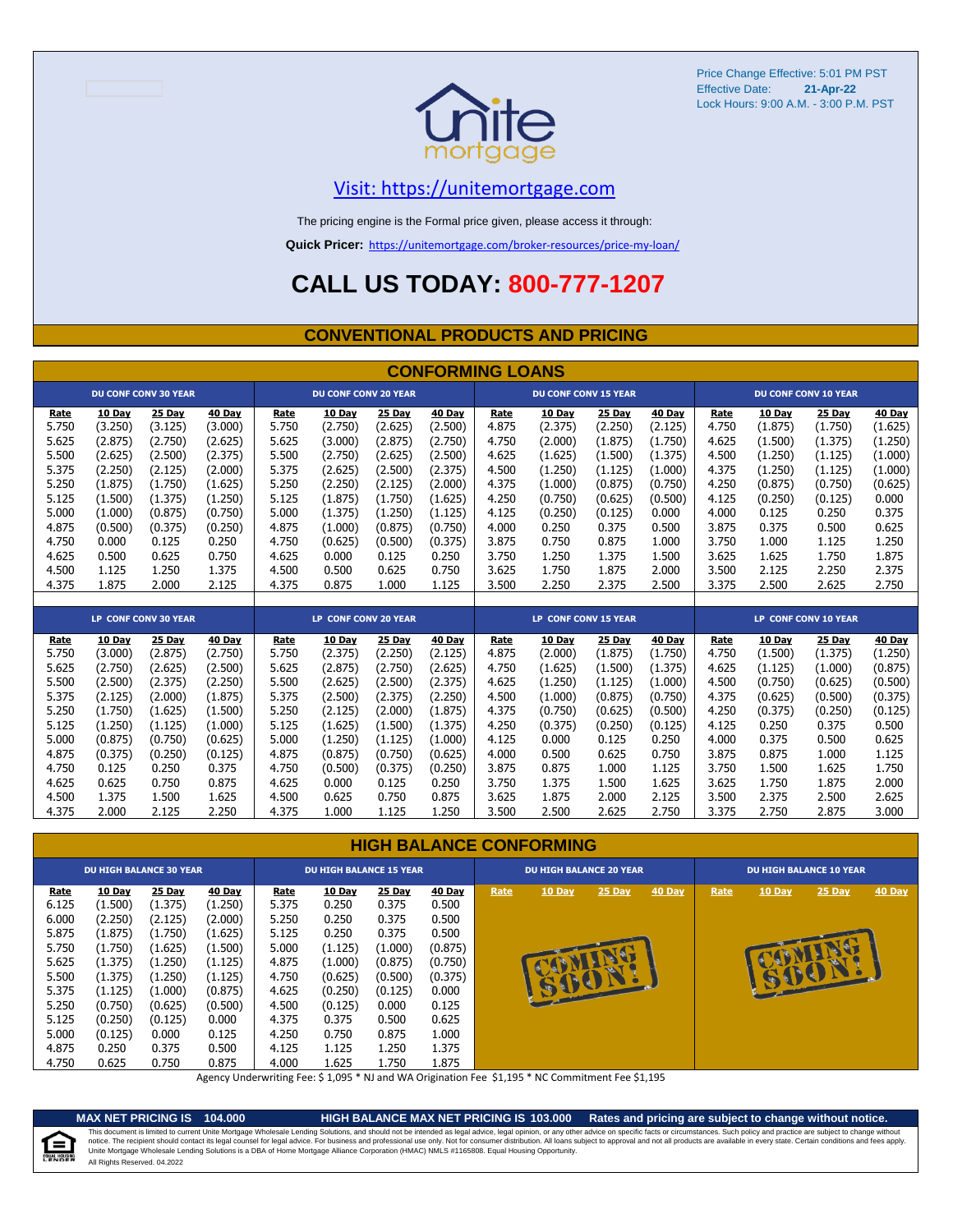

### [V](https://unitemortgage.com/)isit: https://unitemortgage.com

The pricing engine is the Formal price given, please access it through:

**Quick Pricer:** [https://un](https://unitemortgage.com/broker-resources/price-my-loan/)itemortgage.com/broker-resources/price-my-loan/

# **CALL US TODAY: 800-777-1207**

|                                                                   |                                                                          |                                                                          |                                                                          |                                                            |                                                                                 |                                                                                 |                                                                                 |                                                            | <b>HOME AFFORDABLE PRODUCTS</b>                                          |                                                                                 |                                                                                 |      |                                       |                              |        |
|-------------------------------------------------------------------|--------------------------------------------------------------------------|--------------------------------------------------------------------------|--------------------------------------------------------------------------|------------------------------------------------------------|---------------------------------------------------------------------------------|---------------------------------------------------------------------------------|---------------------------------------------------------------------------------|------------------------------------------------------------|--------------------------------------------------------------------------|---------------------------------------------------------------------------------|---------------------------------------------------------------------------------|------|---------------------------------------|------------------------------|--------|
|                                                                   |                                                                          | <b>DU HOMEREADY 30 YEAR</b>                                              |                                                                          |                                                            | <b>DU HOMEREADY HIGH BALANCE 30 YEAR</b>                                        |                                                                                 |                                                                                 |                                                            | LP HOME POSSIBLE 30 YEAR                                                 |                                                                                 |                                                                                 |      | LP HOME POSSIBLE HIGH BALANCE 30 YEAR |                              |        |
| <u>Rate</u><br>6.000<br>5.875<br>5.750<br>5.625<br>5.500<br>5.375 | 10 Day<br>(3.250)<br>(3.125)<br>(2.875)<br>(2.500)<br>(2.000)<br>(1.625) | 25 Day<br>(3.125)<br>(3.000)<br>(2.750)<br>(2.375)<br>(1.875)<br>(1.500) | 40 Day<br>(3.000)<br>(2.875)<br>(2.625)<br>(2.250)<br>(1.750)<br>(1.375) | Rate<br>6.000<br>5.875<br>5.750<br>5.625<br>5.500<br>5.375 | <b>10 Day</b><br>(2.250)<br>(2.125)<br>(1.875)<br>(1.500)<br>(1.125)<br>(0.625) | <b>25 Day</b><br>(2.125)<br>(2.000)<br>(1.750)<br>(1.375)<br>(1.000)<br>(0.500) | <b>40 Day</b><br>(2.000)<br>(1.875)<br>(1.625)<br>(1.250)<br>(0.875)<br>(0.375) | Rate<br>6.000<br>5.875<br>5.750<br>5.625<br>5.500<br>5.375 | 10 Day<br>(3.250)<br>(3.000)<br>(2.750)<br>(2.750)<br>(2.375)<br>(2.125) | <b>25 Day</b><br>(3.125)<br>(2.875)<br>(2.625)<br>(2.625)<br>(2.250)<br>(2.000) | <b>40 Day</b><br>(3.000)<br>(2.750)<br>(2.500)<br>(2.500)<br>(2.125)<br>(1.875) | Rate | 10 Day                                | 25 Day<br><b>R</b><br>151101 | 40 Day |
| 5.250<br>5.125<br>5.000<br>4.875<br>4.750<br>4.625                | (1.375)<br>(0.875)<br>(0.375)<br>0.250<br>0.625<br>1.125                 | (1.250)<br>(0.750)<br>(0.250)<br>0.375<br>0.750<br>1.250                 | (1.125)<br>(0.625)<br>(0.125)<br>0.500<br>0.875<br>1.375                 | 5.250<br>5.125<br>5.000<br>4.875<br>4.750<br>4.625         | (0.250)<br>0.250<br>0.625<br>1.125<br>1.500<br>2.000                            | (0.125)<br>0.375<br>0.750<br>1.250<br>1.625<br>2.125                            | 0.000<br>0.500<br>0.875<br>1.375<br>1.750<br>2.250                              | 5.250<br>5.125<br>5.000<br>4.875<br>4.750<br>4.625         | (1.750)<br>(1.000)<br>(0.750)<br>(0.250)<br>0.250<br>0.875               | (1.625)<br>(0.875)<br>(0.625)<br>(0.125)<br>0.375<br>1.000                      | (1.500)<br>(0.750)<br>(0.500)<br>0.000<br>0.500<br>1.125                        |      |                                       |                              |        |

| <b>HOME READY AND HOMEPOSSIBLE CAP LIMITS</b>      |       |      |       |       |      |       |       |                                                                                                  |       |
|----------------------------------------------------|-------|------|-------|-------|------|-------|-------|--------------------------------------------------------------------------------------------------|-------|
|                                                    |       |      |       |       |      |       |       | LTV <=60 60.01 - 65 65.01 - 70 70.01 - 75 75.01 - 80 80.01 - 85 85.01 - 90 90.01 - 95 95.01 - 97 |       |
| HomeReady/Home Possible FICO >=680 Adjustment Caps | 1.500 | .500 | 1.500 | 1.500 | 500، | 0.000 | 0.000 | 0.000                                                                                            | 0.000 |
| HomeReady/Home Possible FICO <680 Adjustment Caps  | 1.500 | .500 | 1.500 | 1.500 | .500 | .500  | 1.500 | .500                                                                                             | 1.500 |

Agency Underwriting Fee: \$ 1,095 \* NJ and WA Origination Fee \$1,195 \* NC Commitment Fee \$1,195

 $\equiv$ 

**MAX NET PRICING IS 104.000 HIGH BALANCE MAX NET PRICING IS 103.000 Rates and pricing are subject to change without notice.**

All Rights Reserved. 04.2022 This document is limited to current Unite Mortgage Wholesale Lending Solutions, and should not be intended as legal advice, legal opinion, or any other advice on specific facts or circumstances. Such policy and practice ar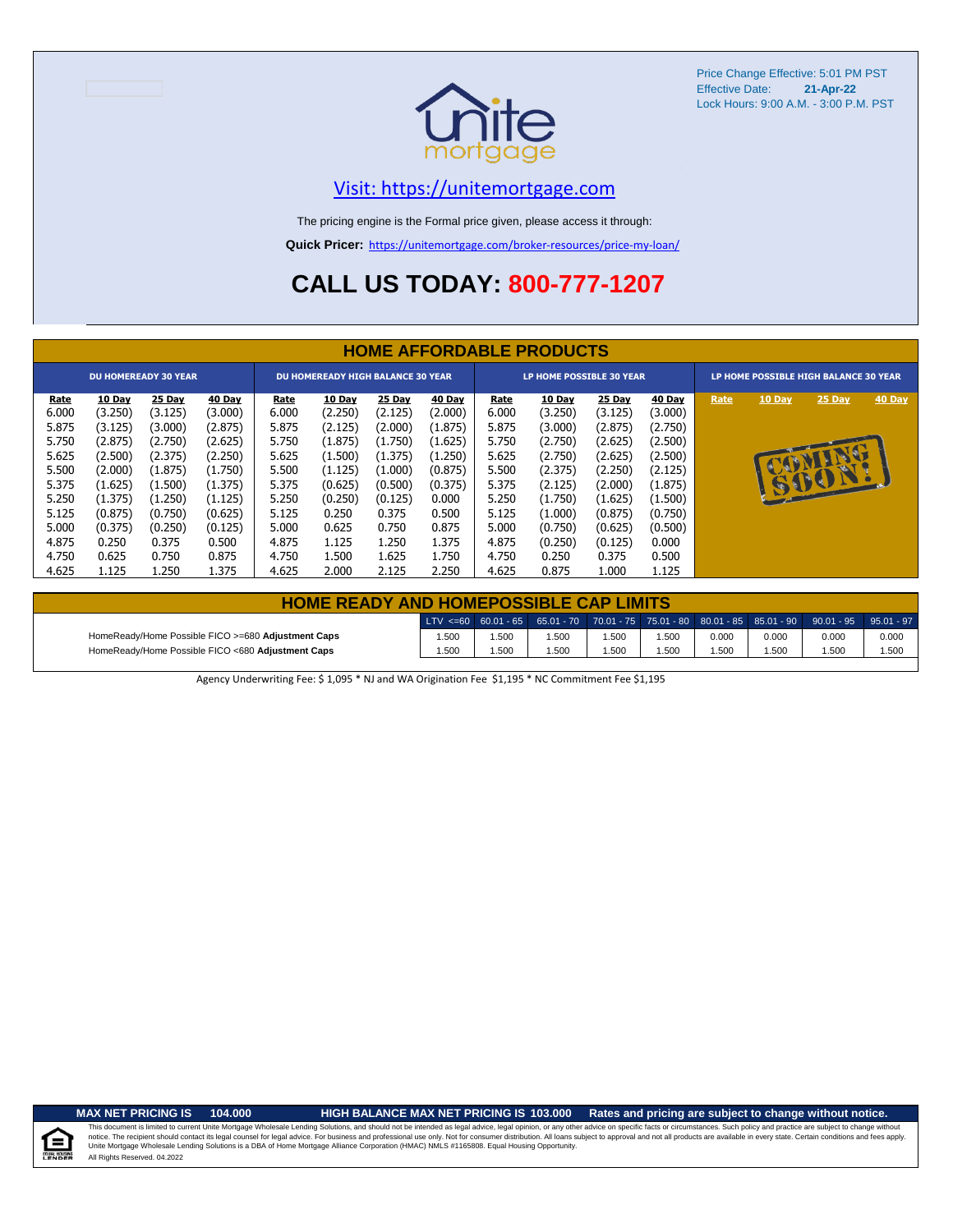

### [V](https://unitemortgage.com/)isit: https://unitemortgage.com

The pricing engine is the Formal price given, please access it through:

**Quick Pricer:** [https://un](https://unitemortgage.com/broker-resources/price-my-loan/)itemortgage.com/broker-resources/price-my-loan/

# **CALL US TODAY: 800-777-1207**

|                                                                       |                | <b>CONVENTIONAL PRICING ADJUSTMENTS</b>                                                |             |                         |              |              |              |                    |              |                      |              |
|-----------------------------------------------------------------------|----------------|----------------------------------------------------------------------------------------|-------------|-------------------------|--------------|--------------|--------------|--------------------|--------------|----------------------|--------------|
| Credit Score / LTV                                                    |                | Loan Terms > 15 years                                                                  | LTV < 60    | $60.01 - 70$            | $70.01 - 75$ | $75.01 - 80$ | $80.01 - 85$ | $85.01 - 90$       | $90.01 - 95$ | $95.01 - 97$         | >97.00%      |
| $740+$                                                                |                |                                                                                        | 0.000       | 0.250                   | 0.250        | 0.500        | 0.250        | 0.250              | 0.250        | 0.750                | 0.750        |
| 720 - 739                                                             |                |                                                                                        | 0.000       | 0.250                   | 0.500        | 0.750        | 0.500        | 0.500              | 0.500        | 1.000                | 1.000        |
| 700 - 719                                                             |                |                                                                                        | 0.000       | 0.500                   | 1.000        | 1.250        | 1.000        | 1.000              | 1.000        | 1.500                | 1.500        |
| 680 - 699                                                             |                |                                                                                        | 0.000       | 0.500                   | 1.250        | 1.750        | 1.500        | 1.250              | 1.250        | 1.500                | 1.500        |
| 660 - 679                                                             |                |                                                                                        | 0.000       | 1.000                   | 2.250        | 2.750        | 2.750        | 2.250              | 2.250        | 2.250                | 2.250        |
| 640 - 659                                                             |                |                                                                                        | 0.500       | 1.250                   | 2.750        | 3.000        | 3.250        | 2.750              | 2.750        | 2.750                | 2.750        |
| 620-639                                                               |                |                                                                                        | 0.500       | 1.500                   | 3.000        | 3.000        | 3.250        | 3.250              | 3.250        | 3.500                | 3.500        |
|                                                                       |                | Cash Out (Ex. Student Loan Only) All Loan Terms. Cumulative with above adjust.         | LTV < 60    | $60.01 - 70$            | $70.01 - 75$ | $75.01 - 80$ |              |                    |              |                      |              |
| $740+$                                                                |                |                                                                                        | 0.375       | 0.625                   | 0.625        | 0.875        |              |                    |              |                      |              |
| 720 - 739                                                             |                |                                                                                        | 0.375       | 1.000                   | 1.000        | 1.125        |              |                    |              |                      |              |
| 700 - 719                                                             |                |                                                                                        | 0.375       | 1.000                   | 1.000        | 1.125        |              |                    |              |                      |              |
| 680 - 699                                                             |                |                                                                                        | 0.375       | 1.125                   | 1.125        | 1.750        |              |                    |              |                      |              |
| 660 - 679                                                             |                |                                                                                        | 0.625       | 1.125                   | 1.125        | 1.875        |              |                    |              |                      |              |
| 640 - 659                                                             |                |                                                                                        | 0.625       | 1.625                   | 1.625        | 2.625        |              |                    |              |                      |              |
| 620 - 639                                                             |                |                                                                                        | 0.625       | 1.625                   | 1.625        | 3.125        |              |                    |              |                      |              |
| <b>Other Price Adjustments</b>                                        | All Loan Terms | Cumulative with above adjustments                                                      | $LTV < =60$ | $60.01 - 65$            | $65.01 - 70$ | $70.01 - 75$ | $75.01 - 80$ | $80.01 - 85$       | $85.01 - 90$ | $90.01 - 95$         | $95.01 - 97$ |
| High Balance Purchase and R/T Refinance                               |                |                                                                                        | 0.500       | 0.750                   | 0.750        | 0.750        | 1.000        | 1.000              | 1.000        | 1.000                | 1.000        |
| High Balance Cash-Out Refinance                                       |                |                                                                                        | 1.250       | 1.500                   | 1.500        | 1.500        | 1.750        | <b>NA</b>          | <b>NA</b>    | NA                   | <b>NA</b>    |
| High Balance ARMs (Adjustment Based on CLTV)                          |                |                                                                                        | 0.750       | 0.750                   | 0.750        | 0.750        | 1.500        | 1.500              | 1.500        | 1.750                | 1.750        |
| <b>ARMs</b>                                                           |                |                                                                                        | 0.000       | 0.000                   | 0.000        | 0.000        | 0.000        | 0.000              | 0.000        | 0.250                | <b>NA</b>    |
| HomeReady/Home Possible FICO >=680 Adjustment Caps                    |                |                                                                                        | 1.500       | 1.500                   | 1.500        | 1.500        | 1.500        | 0.000              | 0.000        | 0.000                | 0.000        |
| HomeReady/Home Possible FICO <680 Adjustment Caps                     |                |                                                                                        | 1.500       | 1.500                   | 1.500        | 1.500        | 1.500        | 1.500              | 1.500        | 1.500                | 1.500        |
| <b>Investment Properties</b>                                          |                |                                                                                        | 2.125       | 2.125                   | 2.125        | 2.125        | 3.375        | 4.125              | <b>NA</b>    | <b>NA</b>            | NA.          |
| Second Home                                                           |                |                                                                                        | 1.125       | 1.625                   | 1.625        | 2.125        | 3.375        | 4.125              | 4.125        | 4.125                | 4.125        |
| Manufactured home                                                     |                |                                                                                        | 0.500       | 0.500                   | 0.500        | 0.500        | 0.500        | 0.500              | 0.500        | 0.500                | 0.500        |
| 2-4 Unit Properties (3-4 unit max LTV is 75% (DU) and 80% (LP))       |                |                                                                                        | 1.000       | 1.000                   | 1.000        | 1.000        | 1.000        | 1.000              | NA           | <b>NA</b>            | NA           |
| Condos - Loan Terms > 15Y (does not apply to Detached building types) |                |                                                                                        | 0.000       | 0.000                   | 0.000        | 0.000        | 0.750        | 0.750              | 0.750        | 0.750                | 0.750        |
|                                                                       |                |                                                                                        |             | 0.000                   | 0.000        | 0.000        | 0.000        | 0.000              |              | 0.000                | <b>NA</b>    |
|                                                                       |                | Escrow Waiver (LTV >80% not available in NM, LTV >90% does not apply to HB Nationwide) | 0.000       |                         |              |              |              |                    | 0.000        |                      |              |
| UW Waiver Fee (ALL LTV) - based on loan size                          |                |                                                                                        |             |                         |              |              |              |                    |              |                      |              |
|                                                                       |                |                                                                                        |             |                         |              |              |              |                    |              |                      |              |
|                                                                       |                | <b>ALL SUBORDINATE FINANCING</b>                                                       |             |                         |              | .375%        |              |                    |              |                      |              |
| <b>LTV Range</b>                                                      |                | <b>CLTV Range</b>                                                                      |             | Credit Score < 720      |              |              |              | Credit Score > 720 |              |                      |              |
| $\leq 65.00\%$                                                        |                | $80.01\% - 95.00\%$                                                                    |             | 0.500                   |              |              |              | 0.250              |              |                      |              |
| 65.01% - 75.00%                                                       |                | $80.01\% - 95.00\%$                                                                    |             | 0.750                   |              |              |              | 0.500              |              |                      |              |
| 75.01% - 95.00%                                                       |                | $90.01\% - 95.00\%$                                                                    |             | 1.000                   |              |              |              | 0.750              |              |                      |              |
| 75.01% - 90.00%                                                       |                | 76.01% - 90.00%                                                                        |             | 1.000                   |              |              |              | 0.750              |              |                      |              |
| $\leq 95.00\%$                                                        |                | 95.01% - 97.00%                                                                        |             | 1.500                   |              |              |              | 1.500              |              |                      |              |
|                                                                       |                | <b>LOCK EXTENSIONS - RELOCKS - OTHER CHANGES</b>                                       |             |                         |              |              |              |                    |              |                      |              |
|                                                                       |                |                                                                                        |             |                         |              |              |              |                    |              |                      |              |
|                                                                       |                |                                                                                        |             | <b>Lock Extensions:</b> |              |              |              |                    |              |                      |              |
| 1-4 days                                                              | .03 / day      |                                                                                        |             |                         |              |              |              |                    |              |                      |              |
| 5 days                                                                |                | 0.125                                                                                  |             |                         |              |              |              |                    |              | 10 Day Lock Expires: | 05/01/22     |
| 7 days                                                                |                | 0.187                                                                                  |             |                         |              |              |              |                    |              | 25 Day Lock Expires: | 05/16/22     |
| 10 days                                                               |                | 0.250                                                                                  |             |                         |              |              |              |                    |              | 40 Day Lock Expires: | 05/31/22     |
| 15 days                                                               |                | 0.375                                                                                  |             |                         |              |              |              |                    |              |                      |              |

**Relocks: Other Changes:**

Loan Program *plus* Worse Case if moving into different delivery type

Rate Change Not subject to worse case pricing

Locks expiring on a non business day are good through the following business day.

Agency Underwriting Fee: \$ 1,095 \* NJ and WA Origination Fee \$1,195 \* NC Commitment Fee \$1,195

|   | NDEF | ¢ |
|---|------|---|
| î |      |   |

| <b>PRICING IS</b> | 104.000 |
|-------------------|---------|
|-------------------|---------|

**MAX NET PRICING IS 104.000 Rates and prices are subject to change without notice.** 25/30 YR.: 2.960% 1 YR Libor: 0.360%

APOR: 15/20 YR.: 2.500% 1 YR CMT: 0.120%

All Rights Reserved. 04.2022 This document is limited to current Unite Mortgage Wholesale Lending Solutions, and should not be intended as legal advice, legal opinion, or any other advice on specific facts or circumstances. Such policy and practice ar